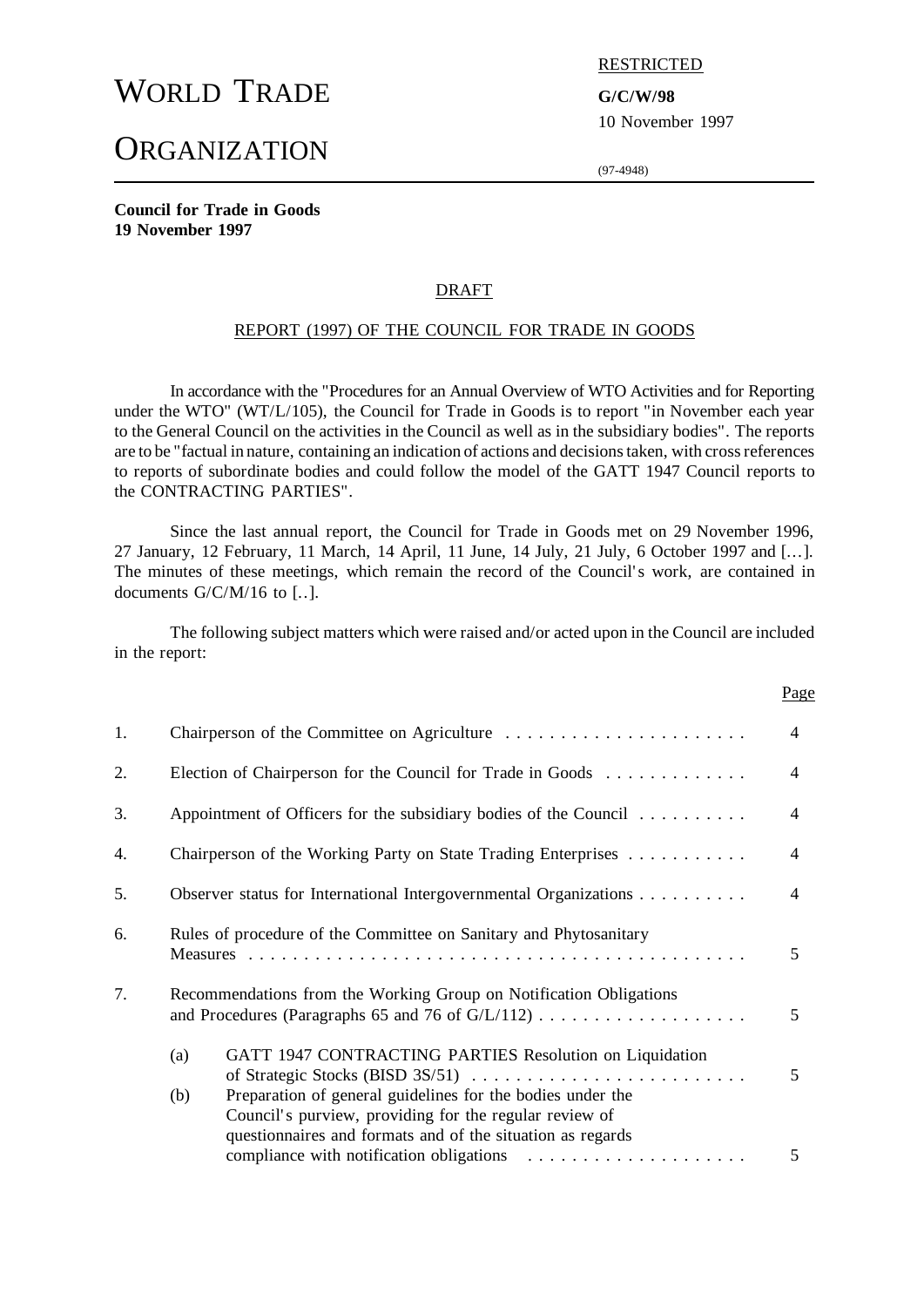| 8.  | Status of notifications under the provisions of the Agreements in<br>5                                                                                                                                                                                                                                                                                |                                           |  |  |  |
|-----|-------------------------------------------------------------------------------------------------------------------------------------------------------------------------------------------------------------------------------------------------------------------------------------------------------------------------------------------------------|-------------------------------------------|--|--|--|
| 9.  | Decision on Establishment of Consolidated Loose-Leaf Schedules                                                                                                                                                                                                                                                                                        |                                           |  |  |  |
| 10. | Decision on the Ad Personam Status of TMB members                                                                                                                                                                                                                                                                                                     |                                           |  |  |  |
| 11. | Decision on Supply of Information to the Integrated Data Base for                                                                                                                                                                                                                                                                                     |                                           |  |  |  |
| 12. | Draft Agreement between the WTO and the Office International                                                                                                                                                                                                                                                                                          |                                           |  |  |  |
| 13. | Implementation of the Ministerial Declaration on Trade in<br>6                                                                                                                                                                                                                                                                                        |                                           |  |  |  |
| 14. | Trade Facilitation (paragraph 21 of the Singapore Ministerial                                                                                                                                                                                                                                                                                         | 6                                         |  |  |  |
| 15. | Periodic Reports of the Committee on Market Access                                                                                                                                                                                                                                                                                                    | $\overline{7}$                            |  |  |  |
| 16. | Waivers under Article IX of the WTO Agreement                                                                                                                                                                                                                                                                                                         | $\overline{7}$                            |  |  |  |
|     | Harmonized System - Requests for extensions of<br>(a)<br>waivers from Bangladesh, Bolivia, Guatemala, Nicaragua<br>(b)<br>Zambia - Renegotiation of Schedule LXXVIII<br>(c)<br>Decision on the Introduction of Harmonized System<br>(d)<br>(HS) changes into WTO schedules of tariff concessions                                                      | $\overline{7}$<br>$\overline{7}$<br>$8\,$ |  |  |  |
|     | on 1 January 1996 - Extension of the time-limit<br>Hungary - Agricultural Export Subsidies<br>(e)                                                                                                                                                                                                                                                     | $8\phantom{1}$<br>8                       |  |  |  |
| 17. | HS96 Changes and Article II of GATT 1994 - Rectifications<br>and Modifications to Schedules of Tariff Concessions and                                                                                                                                                                                                                                 | 9                                         |  |  |  |
| 18. | Major review of the implementation of the Agreement on<br>Textiles and Clothing (ATC) during the first stage of the integration<br>process pursuant to paragraph 11 of Article 8 of the ATC                                                                                                                                                           | 9                                         |  |  |  |
| 19. | Customs Unions and Free-Trade Areas: regional agreements                                                                                                                                                                                                                                                                                              | 10                                        |  |  |  |
|     | Free Trade Agreement between the Government<br>(a)<br>of Canada and the Government of the State of Israel<br>Free Trade Agreement between Slovenia and Estonia<br>(b)<br>(c)<br>Notification of Free Trade Agreements between the<br>Czech Republic and the Slovak Republic on the one side<br>and Bulgaria, Estonia, Latvia, Lithuania and the State | 10<br>10<br>10                            |  |  |  |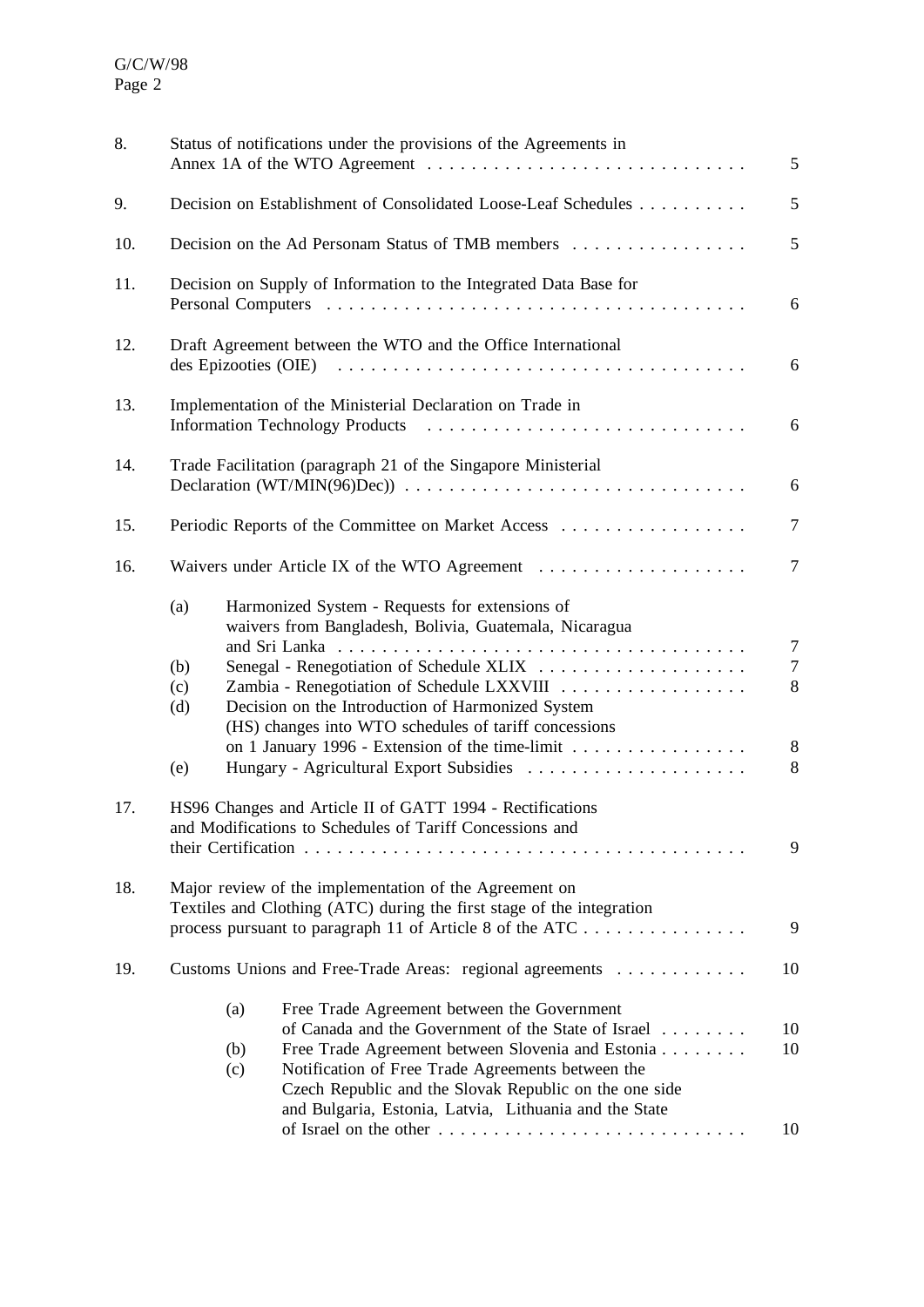|     |     | (d)<br>Agreement between European Community and the                                                |    |
|-----|-----|----------------------------------------------------------------------------------------------------|----|
|     |     | Faroe Islands (Government of Denmark)                                                              | 10 |
|     |     | Free-Trade Agreement between the Czech Republic and<br>(e)                                         |    |
|     |     |                                                                                                    | 10 |
|     |     | Free-Trade Agreement between the Slovak Republic and<br>(f)                                        |    |
|     |     |                                                                                                    | 10 |
|     |     | Israel-Turkey Free Trade Area Agreement<br>(g)                                                     | 10 |
|     |     | Euro-Mediterranean Interim Association Agreement on<br>(h)                                         |    |
|     |     | Trade and Co-operation between the European Community                                              |    |
|     |     | and the Palestine Liberation Organization for the benefit                                          |    |
|     |     | of the Palestinian Authority of the West Bank                                                      | 11 |
|     |     | Free Trade Agreement between Canada and Chile<br>(i)                                               | 11 |
|     |     | Free Trade Agreement between Romania and the<br>(i)                                                |    |
|     |     |                                                                                                    | 11 |
| 20. |     | Issues raised under "other business" concerning Members' trade practices                           | 11 |
|     | (a) | Korea - Tariff Measures by Ecuador against certain suppliers                                       | 11 |
|     | (b) |                                                                                                    | 11 |
|     | (c) | United States - US Request for Consultations concerning                                            |    |
|     |     | Restrictive Business Practices in the Japanese Photographic                                        |    |
|     |     |                                                                                                    | 11 |
|     | (d) | United States - Brazil Import Financing Restrictions                                               | 12 |
|     | (e) | Korea - Price Range or Range of Value System applied                                               |    |
|     |     | by Argentina $\ldots \ldots \ldots \ldots \ldots \ldots \ldots \ldots \ldots \ldots \ldots \ldots$ | 12 |
|     | (f) | Korea - US identification of Korea's "barriers" to imported                                        |    |
|     |     | automobiles as a Priority Foreign Country Practice                                                 | 12 |
|     |     |                                                                                                    |    |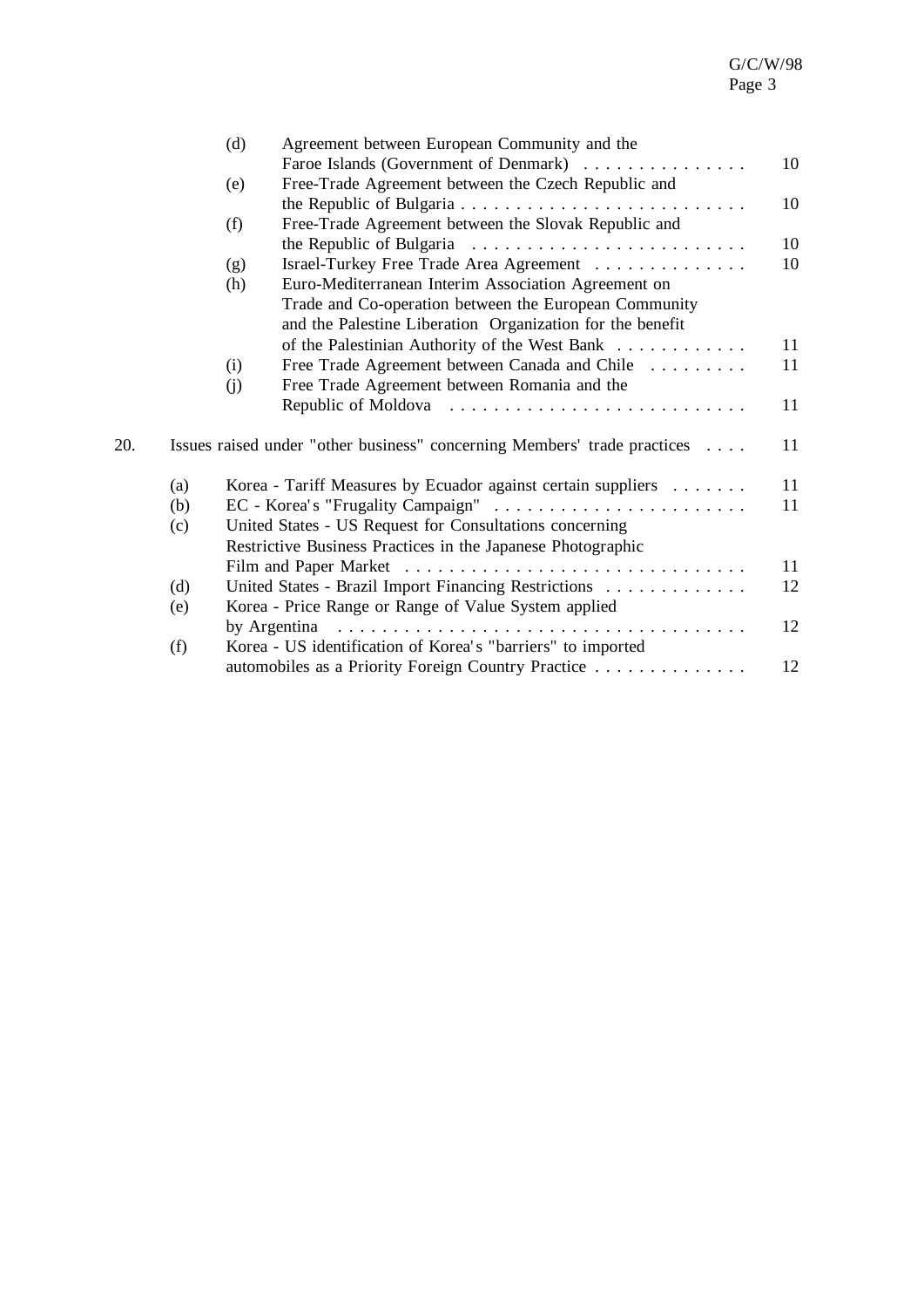## 1. Chairperson of the Committee on Agriculture (G/C/M/16)

1.1 At its meeting of 29 November 1996, the Council took note of the resignation of Ambassador D. Tulalamba as Chairman of the Committee on Agriculture, and of the election of Mrs. Tantraporn as interim Chairperson of that Committee to perform the functions of the Chairperson, pending the election of a new Chairperson for 1997.

## 2. Election of Chairperson for the Council for Trade in Goods  $(G/C/M/17)$

2.1 At its resumed meeting of 12 February 1997, the Council elected Ambassador Johannessen (Norway) as its Chairman for 1997.

#### 3. Appointment of Officers for the subsidiary bodies of the Council (G/C/M/17)

3.1 At its resumed meeting of 12 February 1997, the Council took note of the consensus on the following persons nominated for election as Chairpersons of its subsidiary bodies: Committee on Agriculture: H.E. Mr. Nestor Osorio Londoño (Colombia); Committee on Anti-Dumping Practices: Mr. Kajit Sukhum (Thailand); Committee on Customs Valuation: Mr. Tullio Di Pietro (Italy); Committee on Import Licensing Procedures: Mr. Tomasz Jodko (Poland); Committee on Market Access: Mr. Moha Ouali Tagma (Morocco); Committee on Rules of Origin: Mrs. Lourdes A. Berrig (Philippines); Committee on Safeguards: Mr. Seiichi Nagtsuka (Japan); Committee on Subsidies and Countervailing Measures: Mr. Gilles Gauthier (Canada); Committee on Technical Barriers to Trade (TBT): Mr. Timothy H.M. Tong (Hong Kong, China); Committee on Trade-Related Investment Measures: Mr. Javier Paulinich (Peru). The Council appointed the following nominated persons as Chairpersons: Mr. Alex Thiermann (United States) for the Committee on Sanitary and Phytosanitary Measures; Ms Vibeke Roosen (Denmark) for the Working Party on State Trading Enterprises; Mr. Chiedu Osakwe (Nigeria) for the Working Party on Preshipment Inspection.

#### 4. Chairperson of the Working Party on State Trading Enterprises (G/C/M/19 and 20)

4.1 At its meeting of 14 April 1997, the Council wasinformed that the Chairperson of the Working Party would be unable to continue as Chairperson of that body. The Council Chairman had initiated consultations concerning a new Chairperson, and in the meantime to allow continuation of work the Council agreed that the Working Party's 1996 Chairman should continue to chair the informal meetings of the Working Party until a new Chairperson was appointed by the Council.

4.2 At itsmeeting of 11 June 1997, theCouncil appointed Mr.JacquesTeyssier D'Orfeuil(France) as Chairman of the Working Party on State-Trading Enterprises.

#### 5. Observer status for International Intergovernmental Organizations (G/C/M/17 and 18)

5.1 At its meeting of 27 January 1997, the Council took note that by virtue of the Agreements between the WTO and the International Monetary Fund (IMF) and the World Bank, observer status had been granted to these organizations. The Council also granted observer status to Food and Agriculture Organization (FAO), International Textiles and Clothing Bureau (ITCB), Organization for Economic Cooperation and Development (ACCEDE), United Nations (UN), United Nations Conference on Trade and Development (UNCTAD) and the World Customs Organization (WCO). The Council agreed that these Organizations be notified on the basis on which observer status was being granted and of the fact that the WTO reserved the right to expect reciprocal observer rights in these Organizations. As concerned the international intergovernmental organizations whose requests for observer status were pending (category II in document  $G/L/140$ ), it was agreed that the Chairman should hold consultations on those requests.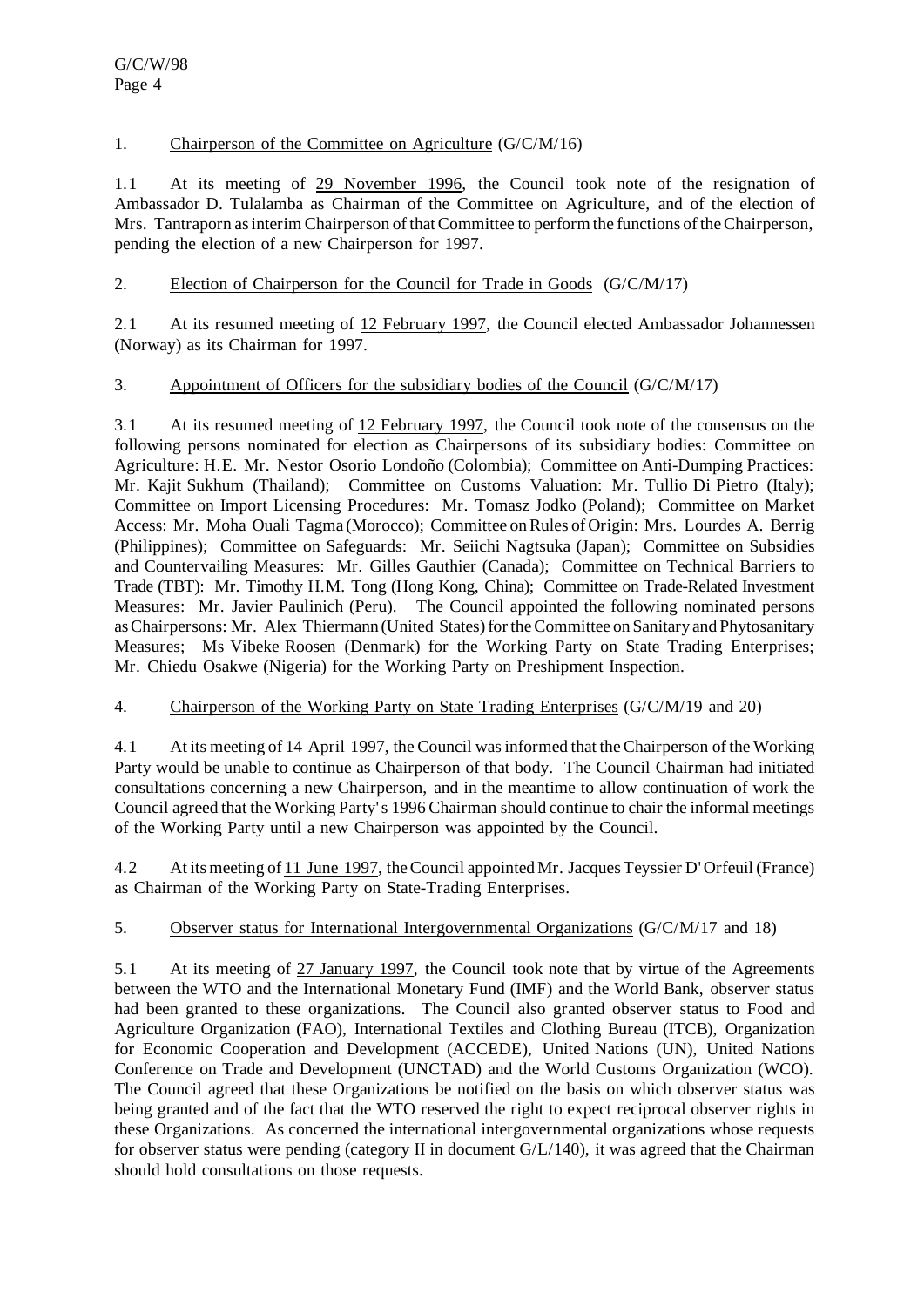5.2 At that meeting, the Council noted the Chairman's understanding that it would be for the subsidiary bodies of the Council to decide if they needed a Vice-Chairperson in cases where the option existed, and for the respective Chairperson to hold consultations if that was found to be the case.

5.3 At its meeting of 11 March 1997, the Council agreed that the Chairman continue these informal consultations and report back to theCouncil when thematter wassufficiently advanced to take decisions.

#### 6. Rules of procedure of the Committee on Sanitary and Phytosanitary Measures(G/C/M/19 and 20)

6.1 At its meeting of 14 April 1997, the Council considered the rules of procedure of the Committee on Sanitary and Phytosanitary Measures (G/SPS/W/48 and Corr.1), which were subsequently circulated in document G/SPS/W/48/Rev.1, and approved by the Council at its meeting of 11 June 1997.

- 7. Recommendations from the Working Group on Notification Obligations and Procedures (Paragraphs 65 and 76 of G/L/112)
- (a) GATT 1947 CONTRACTING PARTIES Resolution on Liquidation of Strategic Stocks (G/C/M/18)

7.1 At its meeting of 11 March 1997, the Council agreed to maintain the Resolution on Liquidation of Strategic Stocks (BISD 3S/51) which had been referred by the Working Group on Notification Obligations and Procedures to the Goods Council (paragraph 65 of G/L/112) in order to determine whether it was redundant in the current situation.

(b) Preparation of general guidelines for the bodies under the Council's purview, providing for the regular review of questionnaires and formats and of the situation as regards compliance with notification obligations (G/C/M/18)

7.2 After having considered the recommendation by theWorking Group on NotificationObligations and Procedures on the preparation of general guidelines (paragraph 76 of G/L/112) at its meeting of 11 March 1997, the Council agreed that the Secretariat prepare for consideration at a future meeting, a non-paper identifying elements which might be included in general guidelines relating to questionnaires or formats for notifications pertaining to the various Committees, and which could have the effect of improving compliance with notification obligations.

8. Status of notifications under the provisions of the Agreements in Annex 1A of the WTO Agreement (G/C/M/22)

8.1 At its meeting of 21 July 1997, the Council took note of the information provided in document G/L/112/Add.2 concerning the status of notifications under the provisions of the Agreements in Annex 1A of the WTO Agreement.

9. Decision on Establishment of Consolidated Loose-Leaf Schedules (G/C/M/16)

9.1 At its meeting of 29 November 1996, the Council adopted the Decision on the "Establishment of Consolidated Loose-Leaf Schedules" (G/C/W/63).

10. Decision on the Ad Personam Status of TMB members (G/C/M/17)

10.1 At its meeting of 27 January 1997, the Council adopted the Decision on the "Ad Personam Status of TMB members" (G/C/W/20/Rev.1).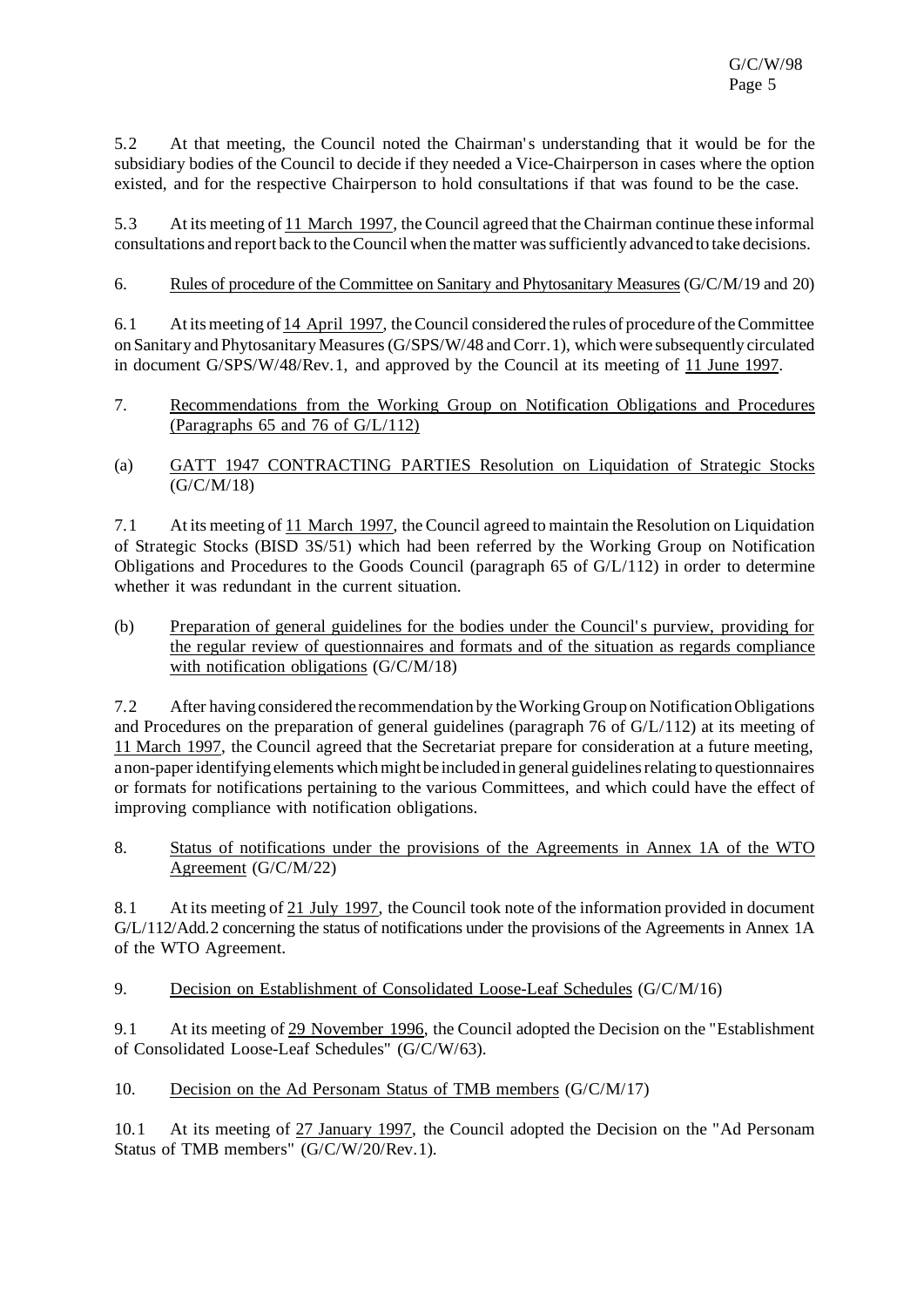#### 11. Decision on Supply of Information to the Integrated Data Base for Personal Computers (G/C/M/21)

11.1 At its meeting 14 July 1997, the Council approved the Decision on the "Supply of Information to the Integrated Data Base for Personal Computers" (G/C/W/82).

12. Draft Agreement between the WTO and the Office International des Epizooties(OIE) (G/C/M/22)

12.1 At its meeting of 21 July 1997, the Council approved the draft Agreement between the WTO and the Office International des Epizooties (OIE) (G/SPS/W/61), and agreed to transmit it for approval to the General Council.

13. Implementation of the Ministerial Declaration on Trade in Information Technology Products (G/C/M/19)

13.1 At its meeting of 14 April 1997, the Council took note of the communications (G/L/159 and 169) forwarded by the participants to the Declaration on Trade in Information Technology Products (ITA).

14. Trade Facilitation (paragraph 21 of the Singapore Ministerial Declaration) (WT/MIN(96)Dec) (G/C/M/16, 17, 18, 20, 22 and 23)

14.1 At its meeting of 29 November 1996, the Council took note of a communication from the European Communities on "Elements of the WTO Programme on Trade Facilitation" (G/C/W/67).

14.2 Pursuant to the directive by Ministersin paragraph 21 of the Singapore Ministerial Declaration, the Council, at its meeting of 27 January 1997, agreed that firstly the Secretariat should start an information gathering exercise in respect of the work done or being done on the subject of trade facilitation in various organizations. Secondly, at its next formal meeting, the Secretariat would inform the Council of the organizations from which information had been gathered until that point in time as well as areas of trade facilitation in respect of which those organizations had undertaken or were undertaking work. Thirdly, the Secretariat should present the results of the information gathering exercise to the Council in May 1997.

14.3 At its meeting of 11 March 1997, the Council took note of the Secretariat document G/C/W/70 which contained preliminary information on those organizations having undertaken or undertaking work on trade facilitation.

14.4 At its meeting of 11 June 1997, the Council took note of document G/C/W/80 which contained a compilation by the Secretariat of the work already done on the subject of trade facilitation in other international organizations, including certain non-governmental organizations.

14.5 At its meeting of 21 July 1997, the Council took note of the Chairman's statement that oral statements and written contributions by delegations, as well as the Secretariat document (G/C/W/80) would provide a good basis for discussions at the Council's next meeting to building up a consensus on how the Council should handle this matter.

14.6 At its meeting of 6 October 1997, the Council took note of communications from the European Communities (G/C/W/85) and from Switzerland (G/C/W/92) on the subject and agreed that the Chairman undertake informal consultations in order to determine the next step in the process.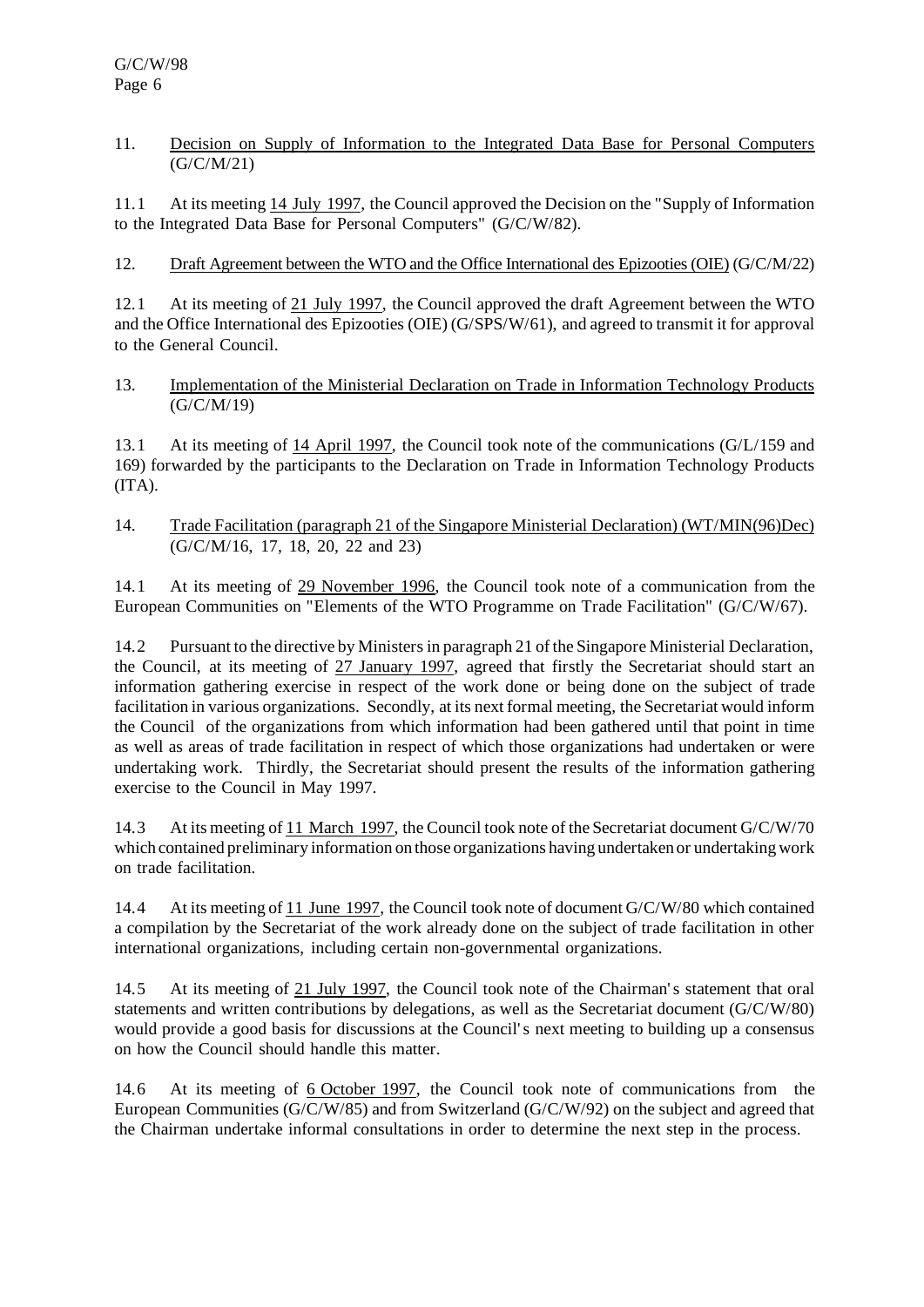#### 15. Periodic Reports of the Committee on Market Access (G/C/M/19 and 23)

15.1 At its meetings of 14 April and 6 October 1997, the Council took note of the oral reports made by the Chairman of the Market Access Committee on the situation with respect to requests for waiver extensions and/or waivers made in connection with the transposition or renegotiation of schedules of tariff concessions and/or in connection with the introduction of harmonized system changes into schedules of tariff concessions on 1 January 1996. The Council also took note of the written reports summarizing the activities of the Committee in 1997 (G/MA/57 and 58).

#### 16. Waivers under Article IX of the WTO Agreement

(a) Harmonized System - Requests for extensions of waivers from Bangladesh, Bolivia, Guatemala, Nicaragua and Sri Lanka (G/C/M/19, 20, 21 and 23)

16.1 At its meeting of 14 April 1997, the Council considered requests by Bangladesh (G/L/163), Bolivia (G/L/161), Nicaragua (G/L/166) and Sri Lanka (G/L/164) for an extension until 31 October 1997 of waivers already granted in connection with the transposition of their schedules into the Harmonized System.

16.2 The Council approved the texts of the draft decisions on the waiver extensions in G/C/W/74 (Bangladesh), G/C/W/72 (Bolivia) and G/C/W/77 (Nicaragua) and agreed to transmit them to the General Council for adoption. The Council agreed to revert to Sri Lanka's request at its next meeting in light of New Zealand's statement.

16.3 At its meeting of 11 June 1997, the Council agreed to revert to Sri Lanka's request for a waiver extension at its next meeting.

16.4 At its meeting of 14 July 1997, the Council approved the text of the draft decision contained in document G/C/W/73/Rev. 1 granting Sri Lanka a waiver extension until 31 October 1997, and agreed to transmit it to the General Council for adoption.

16.5 At its meeting of 6 October 1997, the Council considered requests by Bangladesh (G/L/186), Guatemala (G/L/185), Nicaragua (G/L/187) and Sri Lanka (G/L/188) for an extension until 30 April 1998 of waivers already granted in connection with the transposition of their schedules into the Harmonized System.

16.6 The Council approved the texts of the draft decisions on the waiver extensions in G/C/W/89 (Bangladesh), G/C/W/87 (Nicaragua) and G/C/W/90 (Sri Lanka), and agreed to transmit them to the General Council for adoption. The Council took note that Guatemala no longer needed to request a waiver extension having reached agreement with the trading partner maintaining a reservation. New Zealand reserved its position on the final decision on Sri Lanka's request for a waiver extension.

#### (b) Senegal - Renegotiation of Schedule XLIX (G/C/M/19)

16.7 At its meeting of 14 April 1997, the Council considered a request by Senegal (G/L/165) for an extension, until 31 October 1997, of the waiver granted to it in connection with the renegotiation of its Schedule. The Council approved the text of the draft decision (G/C/W/76) and agreed to transmit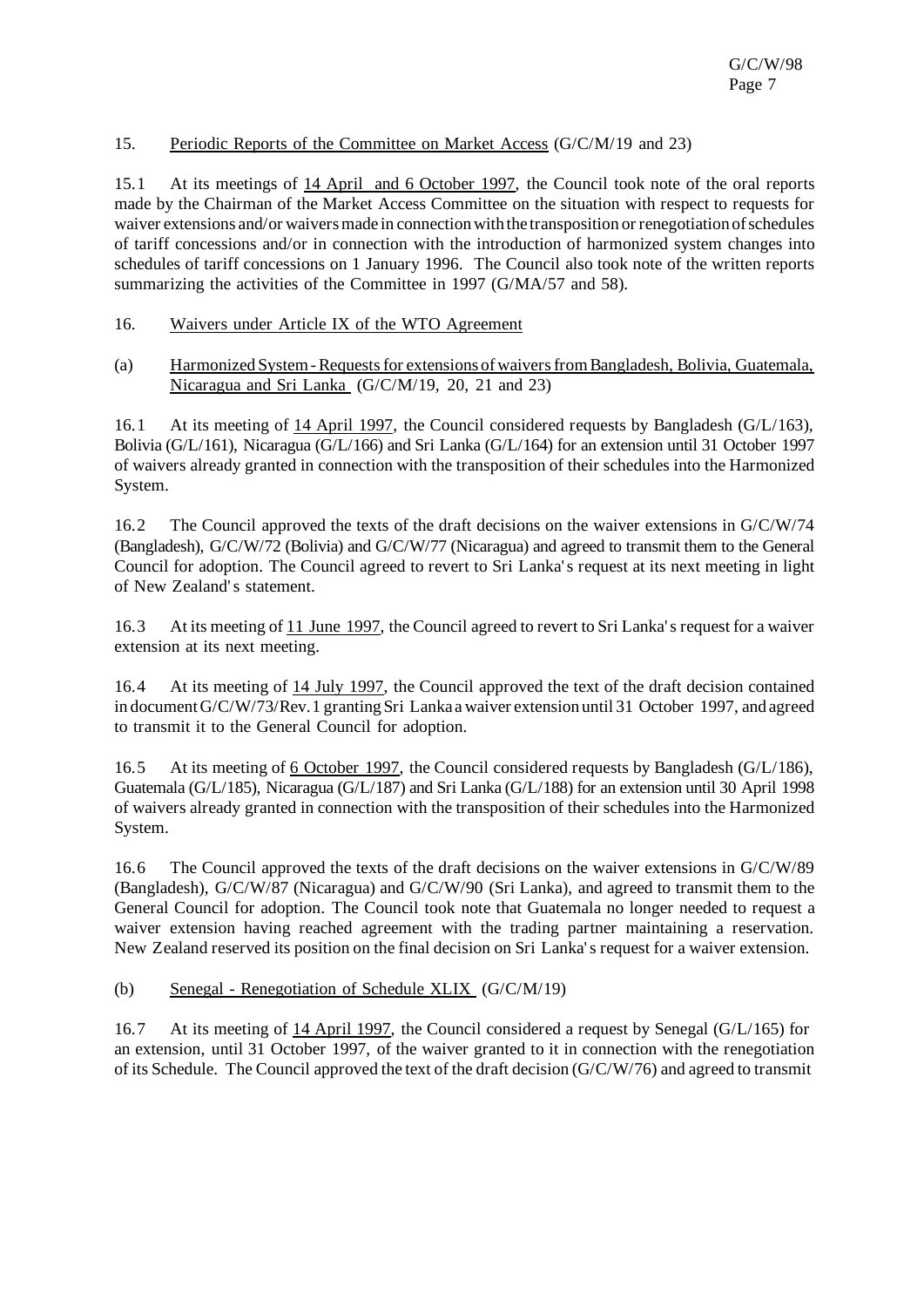it to the General Council for adoption. At the same time, the Council was informed that Senegal might not need the waiver extension if agreement was reached with a trading partner with whom negotiations were pending<sup>1</sup>.

#### (c) Zambia - Renegotiation of Schedule LXXVIII (G/C/M/19 and 23)

16.8 At its meeting of 14 April 1997, the Council considered a request by Zambia (G/L/162) for an extension, until 31 October 1997, of the waiver granted to it in connection with the renegotiation of its Schedule. The Council approved the text of the draft decision (G/C/W/75), and agreed to transmit it to the General Council for adoption.

16.9 At its meeting of 6 October 1997, the Council considered a request by Zambia (G/L/189) for an extension, until 30 April 1998, of the waiver granted to it in connection with the renegotiation of its Schedule. The Council approved the text of the draft decision (G/C/W/91), and agreed to transmit it to the General Council for adoption.

#### (d) Decision on the Introduction of Harmonized System (HS) Changes into WTO Schedules of Tariff Concessions on 1 January 1996 - Extension of the time-limit (G/C/M/19 and 23)

16.10 At its meeting of 14 April 1997, the Council approved the text of the draft decision (G/MA/W/12 and Corr. 1) granting an extension of individual waivers to Members listed in the annex to that document until 31 October 1997, and agreed to transmit it to the General Council for adoption. These waivers had been requested by those Members finding it necessary to consult or negotiate under Article XXVIII of GATT 1994 as a result of the HS96 changes introduced in their schedules. The Council also took note of the Swiss communication contained in document G/C/W/79-WT/GC/W/56 identifying Switzerland's concerns on the question of "general reservations" and "delays in the transposition of schedules". The Council agreed that the Chairman should hold consultations on the Swiss proposal<sup>2</sup>.

16.11 At its meeting of 6 October 1997, the Council approved the text of the draft decision  $(G/C/W/93/Rev.1)$  granting an extension of the individual waivers to Members listed in the annex<sup>3</sup> to that document until 30 April 1998, and agreed to transmit it to the General Council for adoption.

#### (e) Hungary - Agricultural Export Subsidies (G/C/M/23)

16.12 At its meeting of 6 October 1997, the Council considered Hungary's request for a waiver (G/L/183) from its obligations under paragraph 3 of Article 3, under Article 8, and under paragraph 2 of Article 9 of the Agreement on Agriculture for a period ending on 31 December 2001. The Council approved the text of the draft decision (G/C/W/86) granting the waiver, and agreed to transmit it to the General Council for adoption subject to consultations being carried out between Hungary and Egypt.

<sup>&</sup>lt;sup>1</sup>The waiver extension was not required as Senegal reached agreement with the trading partner concerned before the General Council meeting when the final decision on the request for waiver extension was to be adopted.

<sup>&</sup>lt;sup>2</sup>See also section 17 of this document.

<sup>&</sup>lt;sup>3</sup>Cuba requested to be removed from the annexed list following the conclusion of negotiations with its trading partners.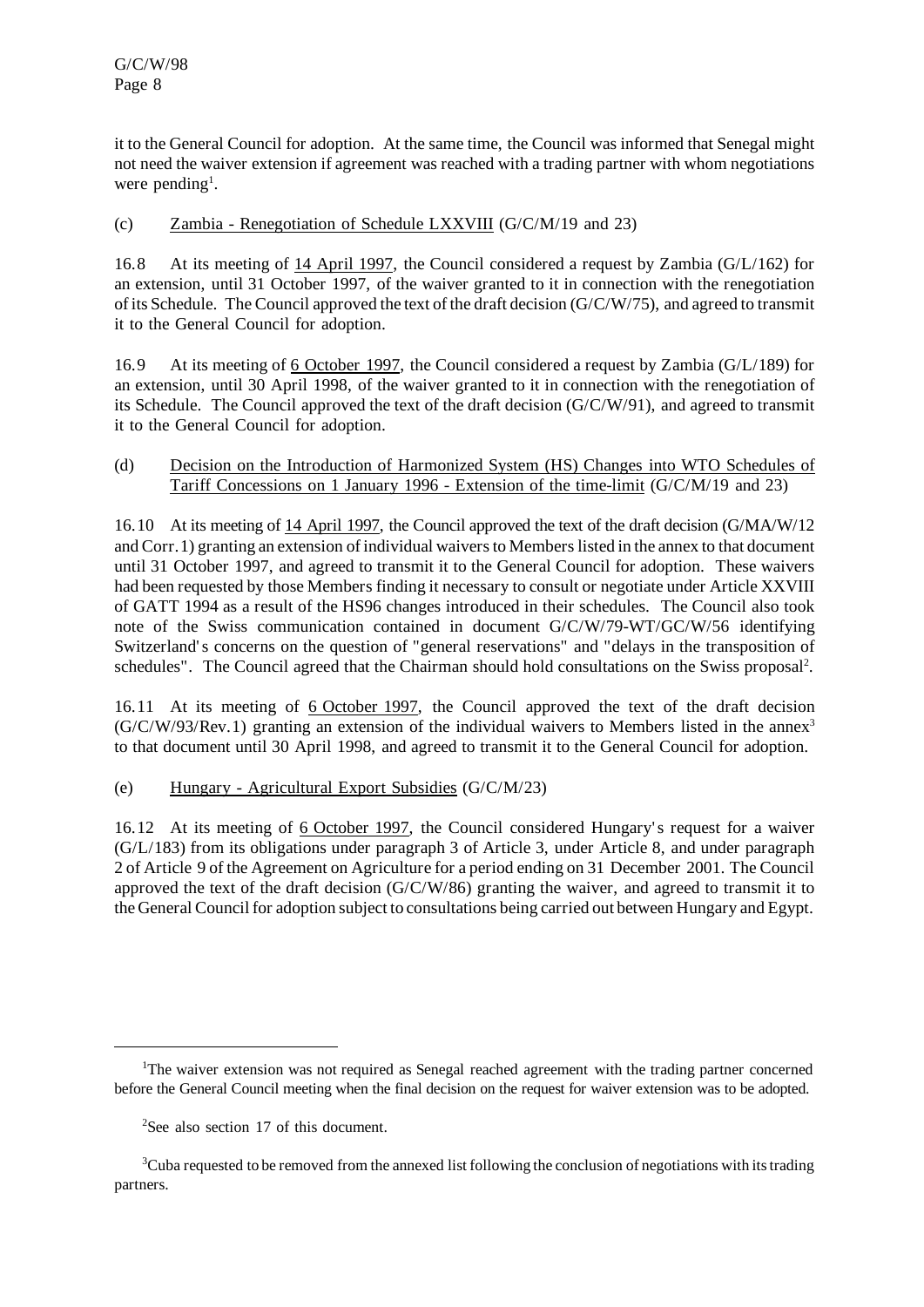#### 17. HS96 Changes and Article II of GATT 1994 - Rectifications and Modifications to Schedules of Tariff Concessions and their Certification (G/C/M/20, 22 and 23)

17.1 At its meeting of 11 June 1997, the Council agreed that the Chairman continue his consultations on a paper submitted by Switzerland on "HS96 changes and Article II of GATT 1994" (WT/GC/W/56 - G/C/W/79), and submit a proposal for a solution to the Council in the near future.

17.2 At its meeting of 21 July 1997, the Council took note of the overview provided by the Chairman of the situation as it stood with respect to his ongoing informal consultations on the subject of rectifications and modifications to schedules of concessions and their certification. The Council agreed that the Chairman carry on informal consultations with a view to clarifying as many legal, technical and other matters before its next meeting.

17.3 At its meeting of 6 October 1997, the Council took note of the report made by the Chairman on the situation and the progress made in the context of informal consultations on the subject of rectifications and modifications to schedules of concessions and their certification. The Council took note of a statement by the Chairman concerning the issue of "general reservations" and agreed that the Chairman should continue informal consultations. The Council also took note of the Chairman's plan to addressthe long-term elements of thissubject in greater depth in a paper he would have circulated by the Secretariat.

18. Major review of the implementation of the Agreement on Textiles and Clothing (ATC) during the first stage of the integration process pursuant to paragraph 11 of Article 8 of the ATC (G/C/M/23, 24 and 25)

18.1 At its meeting of 6 October 1997, the Council began its major review of the implementation of the ATC during the first stage of the integration process pursuant to paragraph 11 of Article 8 of the ATC. The Council took note of the statement made by the Chairman of the Textiles Monitoring Body (TMB) on behalf of that body, introducing the comprehensive report of the TMB  $(G/L/179)^4$ which had been prepared in accordance with Article 8.11 of the ATC in order to assist the Council in its major review. The representative of Hong Kong, China, introduced a non-paper which was subsequently circulated in document G/C/W/95. A number of delegations presented their overall views and perspective on the review process.

18.2 At its meeting of 16 October 1997, the Council continued its major review. The representative of Colombia, on behalf of WTO Members which are also ITCB members, introduced a non-paper of a technical nature which analysed the different integration programmes. A number of delegations expressed their views with respect to the process of integration of products into GATT 1994 rules and disciplines.

18.3 At its meeting of 20 October 1997, the Council continued its major review. The representative of Colombia, on behalf of WTO Members which are also ITCB members, introduced a non-paper concerning the application of the transitional safeguard mechanism in Article 6 of the ATC. A number of delegations gave their views on the application of the safeguard mechanism in the first phase of the ATC.

<sup>4</sup>The Secretariat had also circulated a compilation of textiles and clothing trade statistics in document G/L/184, setting out information on recent trends in world trade of these products, prepared at the request of the TMB, as a background paper.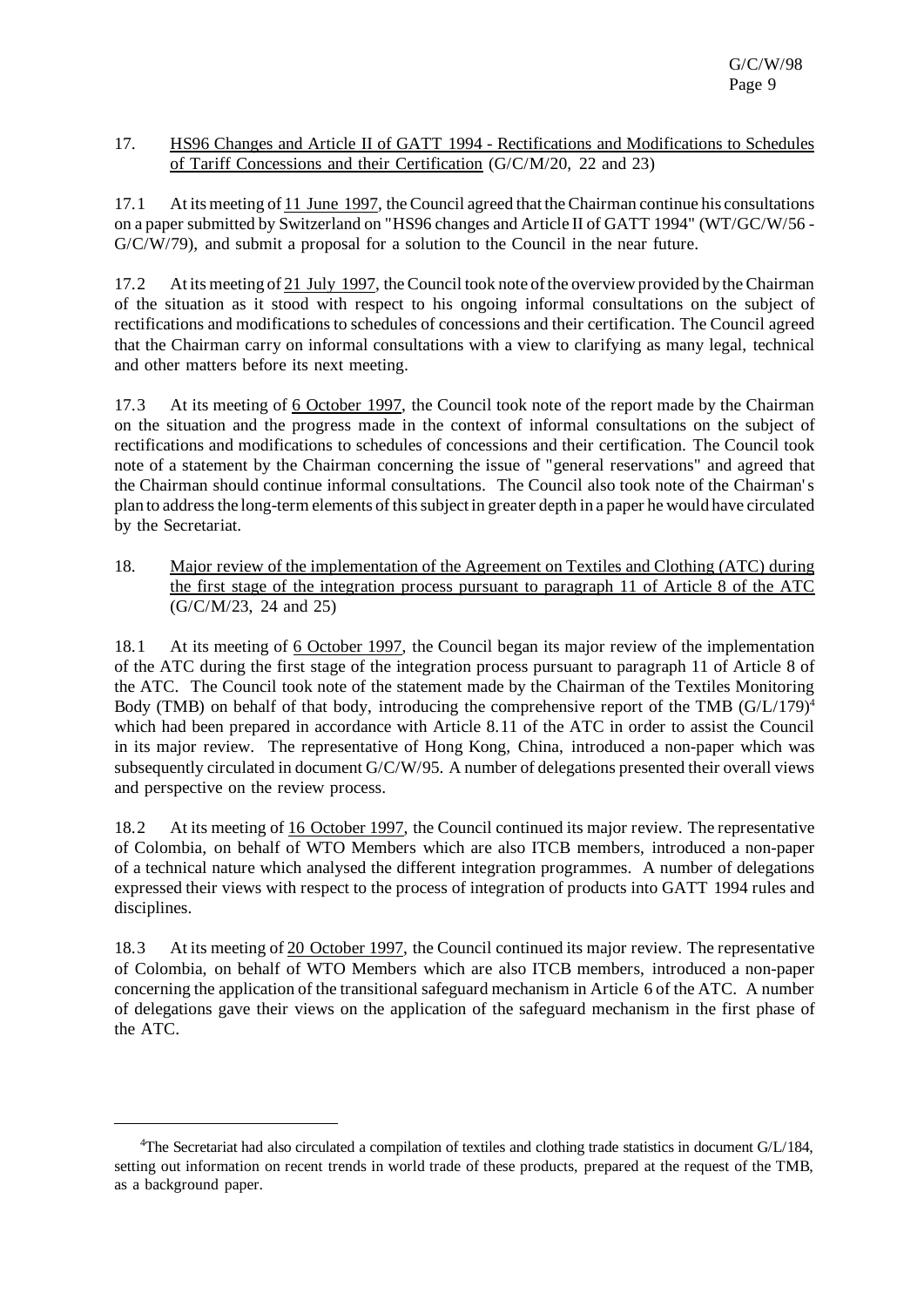- 19. Customs Unions and Free-Trade Areas: regional agreements
- (a) Free Trade Agreement between the Government of Canada and the Government of the State of Israel (G/C/M/17)

19.1 At its meeting of 27 January 1997, the Council took note of the notification (WT/REG31/N/1) from the parties to the Agreement (WT/REG31/2). The Council adopted the terms of reference under which the Committee on Regional Trade Agreements should examine this Agreement.

(b) Free Trade Agreement between Slovenia and Estonia (G/C/M/18)

19.2 At its meeting of 11 March 1997, The Council took note of the notification (WT/REG37/N/1) from the parties to the Agreement (WT/REG37/2). The Council adopted the terms of reference under which the Committee on Regional Trade Agreements should examine this Agreement.

(c) Notification of Free Trade Agreements between the Czech Republic and the Slovak Republic on the one side and Bulgaria, Estonia, Latvia, Lithuania and the State of Israel on the other (G/C/M/19)

19.3 At its meeting of 14 April 1997, the Council took note of the information provided on these Agreements by the representative of the Czech Republic speaking also on behalf of the other parties to the Agreements.

(d) Agreement between European Community and the Faroe Islands (Government of Denmark) (G/C/M/20)

19.4 At its meeting of 11 June 1997, the Council took note of the notification (WT/REG21/N/2) from the parties to the Agreement (WT/REG21/1/Rev.1). The Council adopted the terms of reference under which the Committee on Regional Trade Agreements should examine this Agreement.

(e) Free-Trade Agreement between the Czech Republic and the Republic of Bulgaria (G/C/M/20)

19.5 At its meeting of 11 June 1997, the Council took note of the notification (WT/REG41/N/1) from the parties to the Agreement (WT/REG41/1). The Council adopted the terms of reference under which the Committee on Regional Trade Agreements should examine this Agreement.

(f) Free-Trade Agreement between the Slovak Republic and the Republic of Bulgaria (G/C/M/20)

19.6 At its meeting of 11 June 1997, the Council took note of the notification (WT/REG42/N/1) from the parties to the Agreement (WT/REG42/1). The Council adopted the terms of reference under which the Committee on Regional Trade Agreements should examine this Agreement.

## (g) Israel-Turkey Free Trade Agreement (G/C/M/20)

19.7 At its meeting of 11 June 1997, the Council was informed that the notification on the Israel-Turkey Free Trade Area Agreement would be submitted by the parties to the Agreement in the near future.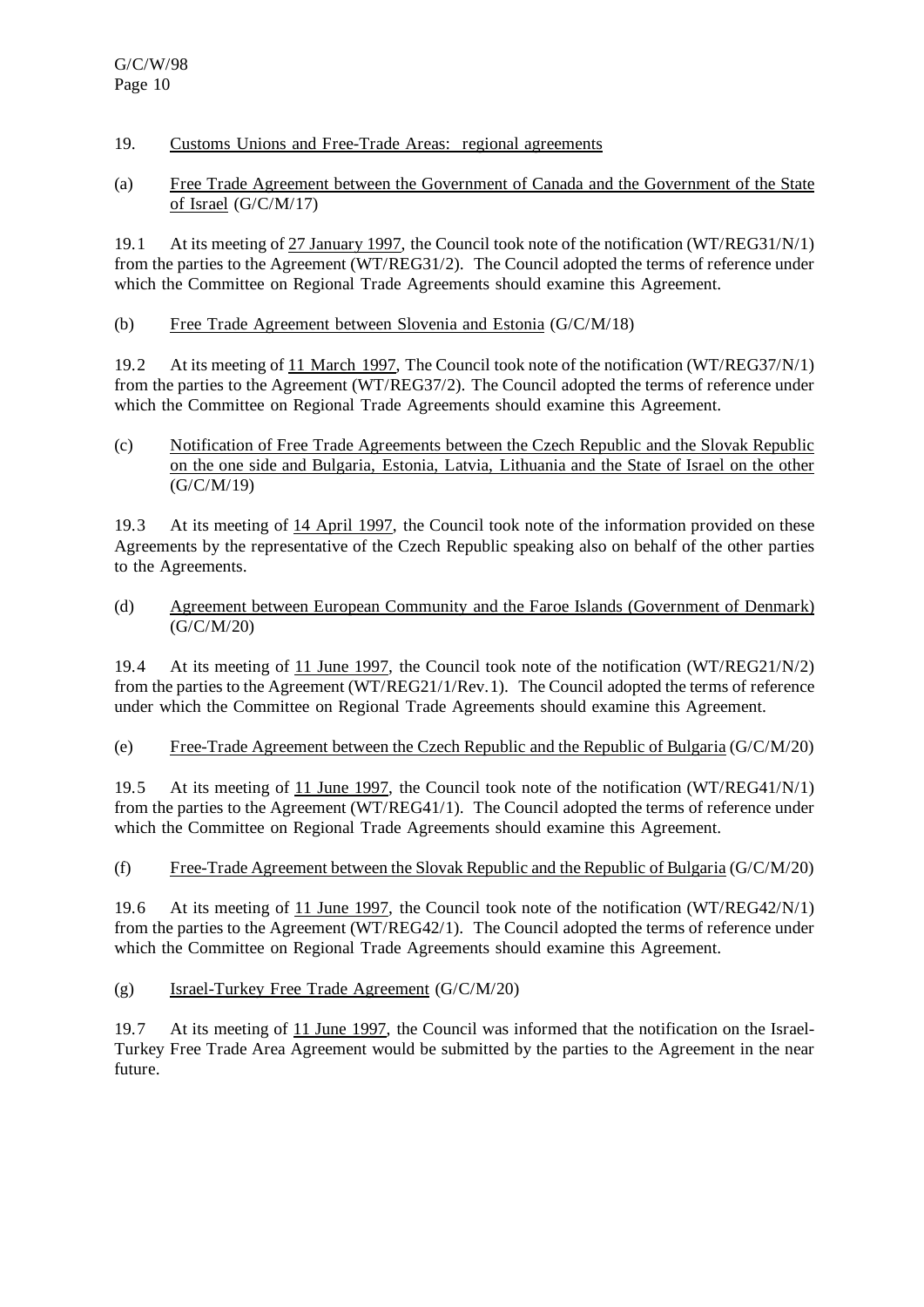(h) Euro-Mediterranean Interim Association Agreement on Trade and Co-operation between the EuropeanCommunity and thePalestineLiberationOrganization forthe benefit ofthe Palestinian Authority of the West Bank (G/C/M/22)

19.8 At its meeting of 21 July 1997, the Council took note of the notification (WT/REG43/N/1 and Corr.1) from the partiesto the Agreement (WT/REG43/1). The Council adopted the terms ofreference under which the Committee on Regional Trade Agreements should examine this Agreement. The representative of Israel expressed reservations with the substance of the Agreement itself as well as itsinclusion in the Council's agenda. The representative of Egyptstated that there was no inconsistency between this interim Agreement and obligations deriving from other Agreements.

#### (i) Free Trade Agreement between Canada and Chile (G/C/M/23)

19.9 At its meeting of 6 October 1997, the Council took note of the notification (WT/REG38/N/1 and Add.1) from the parties to the Agreement (WT/REG38/1). The Council adopted the terms of reference under which the Committee on Regional Trade Agreements should examine this Agreement.

## (j) Free Trade Agreement between Romania and the Republic of Moldova (G/C/M/23)

19.10 At its meeting of 6 October 1997, the Council took note of the notification (WT/REG44/N/1) from the parties to the Agreement (WT/REG44/1 and 2). The Council adopted the terms of reference under which the Committee on Regional Trade Agreements should examine this Agreement.

#### 20. Issues raised under "other business" concerning Members' trade practices

## (a) Korea - Tariff Measures by Ecuador against certain suppliers  $(G/C/M/16)$

20.1 At the Council meeting of 29 November 1996, the representative of Korea expressed concern at the tariff increase by Ecuador on a range of textile productsimported from Korea and other Members. The Council took note of this statement and of the statements made by the representatives of Hong Kong, China and Ecuador.

## (b) EC - Korea's "Frugality Campaign" (G/C/M/18)

20.2 At the Council meeting of 11 March 1997, the representative of the European Communities expressed concern that the "frugality campaign" which had been running in Korea since mid-1996 had intensified. The Council took note of this statement and of the statements made by the representatives of the United States, India and Korea.

#### (c) United States - US Request for Consultations concerning Restrictive Business Practices in the Japanese Photographic Film and Paper Market (G/C/M/20)

20.3 At the Council meeting of 11 June 1997, the representative of the United States urged Japan to enter into consultations without further delay pursuant to the CONTRACTING PARTIES Decision on "Restrictive Business Practices: Arrangementsfor Consultations" (BISD 9S/38). The Council took note of this statement and of the statements made by the representatives of the European Communities and Japan.